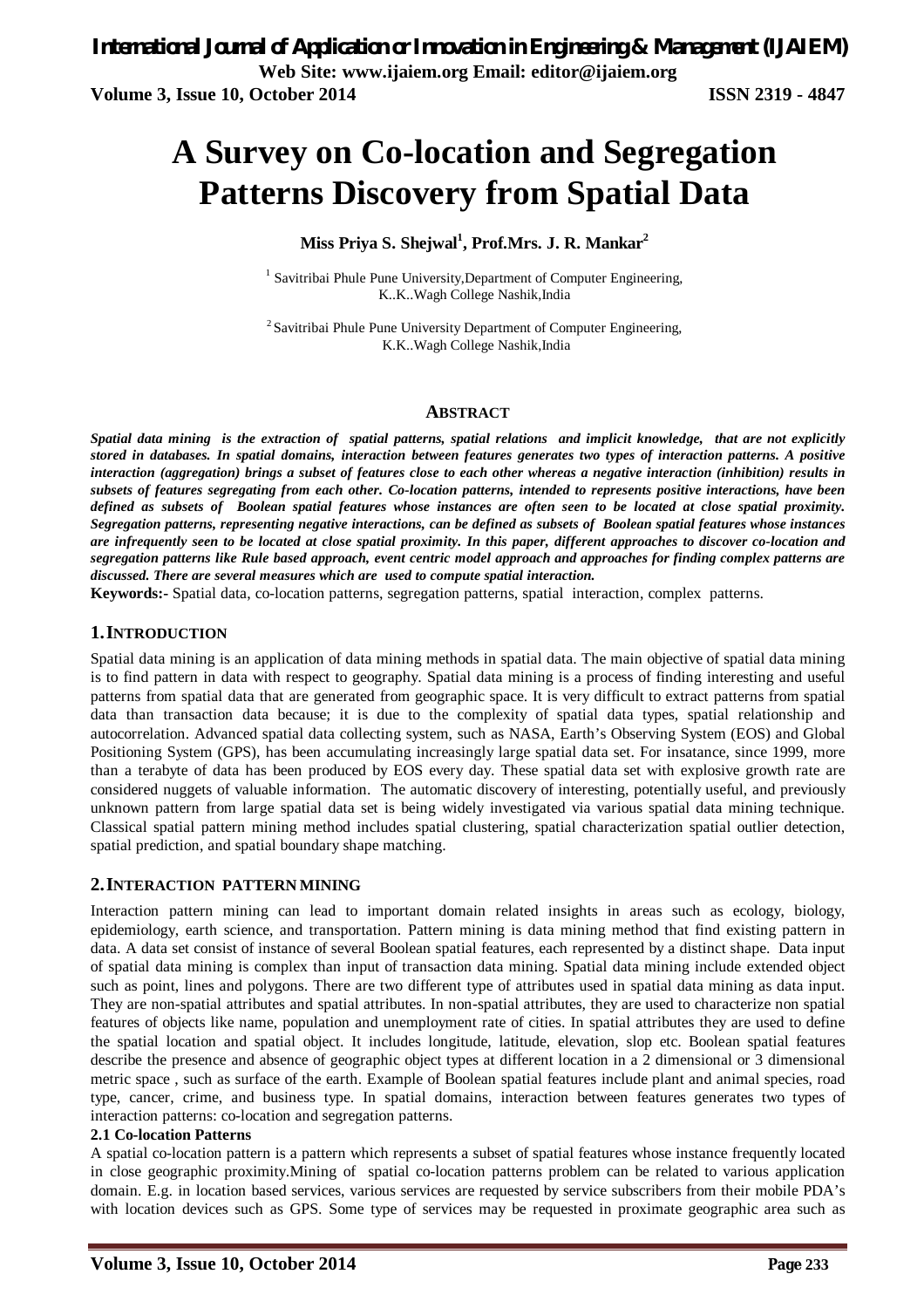finding the nearest Italian restaurant and nearest parking place. Location based service providers are very eager in finding what services are requested frequently together and located in spatial proximity. This information can help them improve the effectiveness of their location based recommendation system where users request a service in a nearby location. By knowing co-location pattern in location based services may enable the use of pre-fetching to speed up service delivery. In ecology, scientists are interested in finding frequent co-occurrences among spatial features such as substantial increase or drop in vegetation, drought and extremely high precipitation. The previous studies on colocation pattern mining emphasize frequent co-occurrences of all involved features.These marks off some valuable pattern involving rare spatial features. A spatial feature is rare if its instances are substantially less than those of the other features in a co-location. This definition of "rareness" is relative with respect to other features in a co-location. A feature could be rare in one co-location but not rare in another. For instance, the Nile crocodile and the Egyptian plover (a bird that has a symbiotic relationship with the Nile crocodile) are often seen together giving rise to a co-location pattern {Nile crocodile*,* Egyptial plover}. In urban areas, there are co-location patterns such as {shopping mall*,*  restaurant}.

#### **2.2 Segregation Patterns**

Segregation patterns have yet to receive much attention. Segregation patterns, representing negative interactions, can be defined as subsets of Boolean spatial features whose instances are infrequently seen to be located at close spatial proximity (i.e., whose co-locations are "unusually" rare). Examples of segregation patterns are common in ecology, where they arise from processes such as the competition between plants or the territorial behaviour of animals. For instance, in a forest, some tree species are less likely found closer than a particular distance from each other due to their competition for resources.

# **3.RELATED WORK**

In this section, an overview of mining co-location and segregation patterns from spatial data is provided. The objective of this survey clearly understands the limitations of existing approaches. Extraction of knowledge from huge amount of spatial data is a big challenge. Many technologies are available for knowledge discovery in large spatial database. Different type of data mining approaches are available, mainly extraction of implicit knowledge, spatial relation and other patterns which are not explicitly stored in spatial databases.

**R. Agrawal and R. Srikant in [2]** developed Co-location mining algorithms which are motivated by association rule mining (ARM). Most of the algorithms [1], [3]–[6] adopt an approach similar to the Apriori algorithm proposed for ARM in [2], by introducing some notion of transaction over the space, and a suitable prevalence measure. Shekhar *et al*. in [3] discuss three models (reference feature centric model, window centric model, and event centric model) that can be used to materialize "transactions" in a continuous spatial domain so that a frequent itemset mining approach can be used. Using the notion of an event centric model a mining algorithm is developed which utilizes the anti-monotonic property of a proposed prevalence measure, called participation index (*PI*), to find all possible co-location patterns. Many of the follow-up work on the co-location mining approach in [3] have focused on improving the runtime.

#### **a. The Participation Index (PI)**

The PI of an interaction pattern C is defined as  $PI(C) = min_k \{pr(C, f_k)\}\$ . For example, let an interaction pattern C = {P,Q,R} where the participation ratios of P, Q, and R are 2/4, 2/7 , and 1/8 respectively.The PI-value of C is 1/8. As an extension of the work in [3], [1] proposes a multi-resolution pruning technique to filter false candidates. To improve the runtime of the algorithm in [1],Yo et al. in [5] and [6] propose two instance look-up schemes where a transaction is materialized in two different ways. In [5], a transaction is materialized from a star neighborhood and in [6], a transaction is materialized from a clique neighborhood. The works by R. Munro, S. Chawla, and P. Sun in [7] and B. Arunasalam, S. Chawla, and P. Sun in [8] look for "complex patterns" that occur due to a mixed type of interaction (a combination of positive and negative), using a proposed prevalence measure called Maximum Participation Index (maxPI). In co-location mining algorithms [1], [3], [5], and [6] a co-location pattern is reported as prevalent, if its PIvalue is greater than a user specified threshold. The complex pattern mining algorithm proposed in [8] also reports a pattern as prevalent if its maxPI-value is greater than a user defined threshold. Finding pattern defined in this way, is reasonably efficient since the PI is anti-monotonic and the maxPI is weakly anti-monotonic. However, using such an approach may not be meaningful from an application point of view. Munro et al. in [7] first discuss more complex spatial relationships and spatial patterns that occur due to such a relationship. A combination of positive and negative correlation behavior among a group of features gives rise to a complex type of collocation pattern.

**B. Arunasalam et al. in [8]** develop a method to mine positive, negative, and complex (mixed). co-location patterns. For mining such patterns, their method uses a user specified threshold on prevalence measure called maximum participation index (maxPI) which was first introduced in [27] to detect a co-location pattern where at least one feature has a high participation ratio. maxPI of a co-location C is the maximal participation ratio of all the features of C. In mining such complex patterns, the total number of candidate patterns of size 1 is doubled for a given number of features. The exponential growth of candidate space with an increased number of features makes the pattern mining computationally expensive. Arunasalam et al. propose a pruning technique which works only when a threshold value of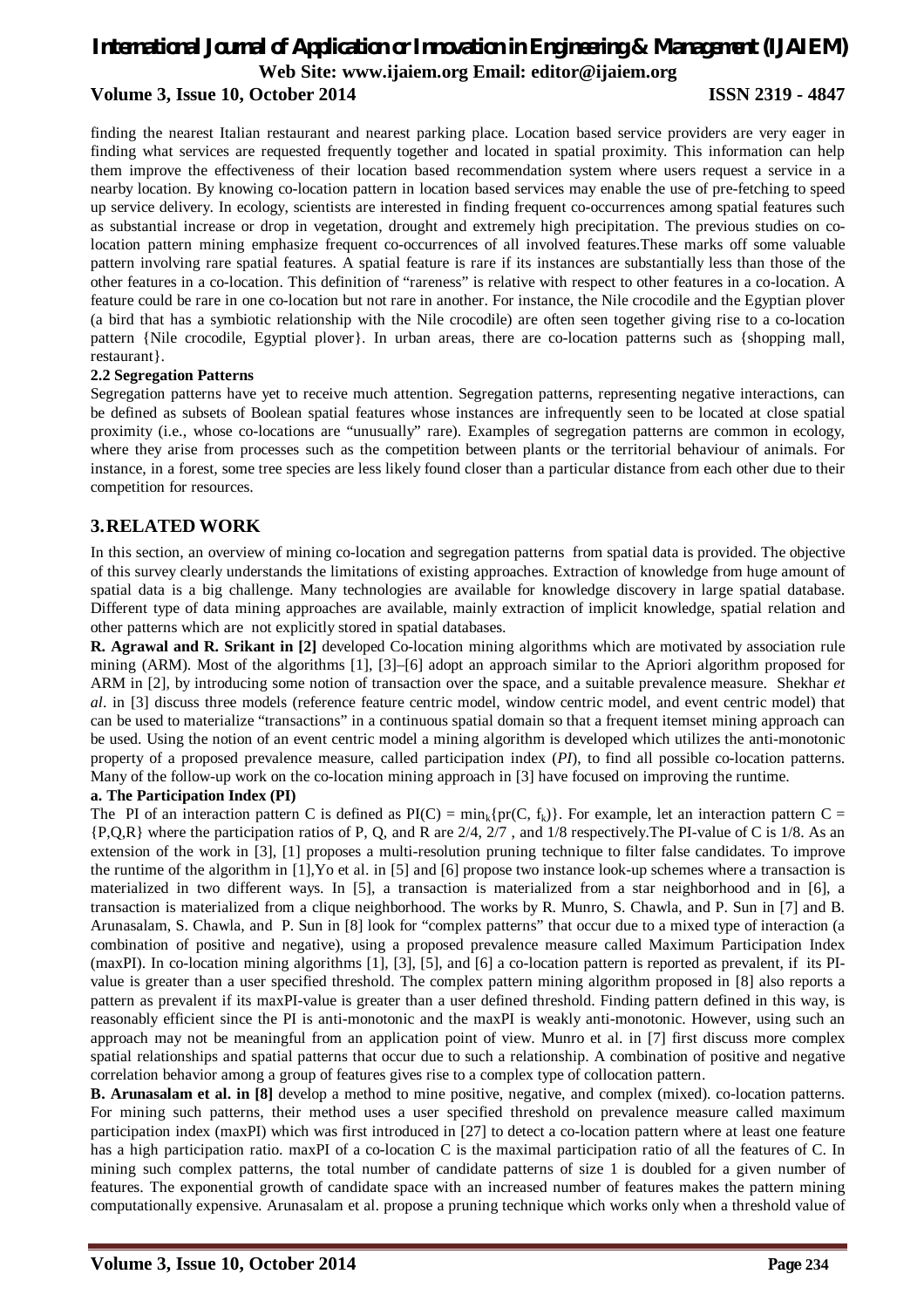0.5 or greater is selected. In their method, selection of the right threshold is important for capturing a pattern occurring due to a true correlation behavior. This method lacks a validation of the significance of a pattern when the pattern size is greater than two. Spatial auto-correlation behavior is also not considered in their approach In spatial statistics, the spatial co-location or segregation pattern mining problem is different from the data mining community. There, colocation or segregation pattern mining is similar to the problem of finding associations or interactions in multi-type spatial point processes. There are several measures used to compute spatial interaction such as Ripley's K-function [12], distance based measures (e.g., F function, G function) [11], and co-variogram function [21]. With a large collection of Boolean spatial features, computation of the above measures becomes expensive as the number of candidate subsets increases exponentially in the number of different features. This research develops an algorithm for discovering both types of interaction patterns, which is based on a statistical test and develops a model which takes spatial clustered features into account. It also develops strategies to reduce the computational cost and to reduce the runtime of the algorithm. Evaluate method empirically using real and synthetic data sets and show its advantages over an existing co-location mining algorithm. Mane *et al*. in [22] use bivariate *K*-function [11] as a spatial statistical measure with a data mining tool to find the clusters of female chimpanzees' locations and investigate the dynamics of spatial interaction of a female chimpanzee with other male chimpanzees in the community. There, each female chimpanzee represents a unique mark. Two clustering methods (SPACE- 1 and SPACE-2) are proposed which use Ripley's cross-*K* function to find clusters among different marked point processes. In the data mining community, colocation pattern mining approaches are mainly based on spatial relationship such as "close to" proposed by Han and Koperski in [23]**,**which presents a method to mine spatial association rules indicating a strong relationship among a set of spatial and some non-spatial predicates. A spatial association rule of the form  $X \rightarrow Y$  states that in a spatial database if a set of features *X* is present, another set of features *Y* is more likely to be present. Rules are built in an apriori-like fashion and a rule is defined as strong if it has enough support and confidence [2]. Morimoto in [4] proposes a method to find groups of different service types originated from nearby locations and report a group if its occurrence frequency is above a given threshold. Xiao *et al*. in [24] improve the runtime of frequent itemset based methods [1], [4], and [6] by starting from the most dense region of objects and then proceeding to less dense regions. From a dense region, the method counts the number of instances of a feature of a candidate co-location. Assuming that all the remaining instances are in co-locations, the method then estimates an upper bound of the *PI*-value and if it is below the threshold the candidate co-location is pruned. In [26] Brin *et al*. use *χ*2 as a test statistic to measure the significance of an association of a group of items. Besides finding patterns occurring due to a positive association among spatial features, researchers often look for patterns that can also occur due to the effect of an inhibition or a negative association among spatial features. In association rule mining, several works are found which look for patterns occurring due to the correlation among items from the market basket data. Among those, the work of [26] can be mentioned. There are not many works in the spatial domain can be found that look for patterns occurring due to a negative interaction. All the above mentioned co-location pattern discovery methods use a predefined threshold to report a prevalent co-location. Therefore, if thresholds are not selected properly, meaningless co-location patterns could be reported in the presence of spatial auto-correlation and feature abundance, or meaningful co-location patterns could be missed when the threshold is too high. In [25] introduce a new definition of co-location based on statistical significance test and propose a mining algorithm (SSCP). The SSCP algorithm relies on randomization tests to estimate the distribution of a test statistic under a null hypothesis. To reduce the computational cost of the simulations conducted during the randomization tests, SSCP algorithm adapts two strategies – one in data generation and the other in prevalence measure computation steps. Sajib Barua and Jörg Sander in [28] overcome above limitations. They propose a mining algorithm that reports groups of features as co-location or as segregation patterns if the participating features have a positive or negative interaction, respectively, among themselves. To determine the type of interaction they do not compare its frequency against a user specified threshold. They also develop appropriate models that take the possible spatial auto-correlation of individual features into account. They introduce pruning strategies to improve the runtime of proposed method.To improve

runtime further, they propose a different approaches to identify pattern instances efficiently and compare the effectiveness, and trade-off between runtime and accuracy. They demonstrate the effectiveness of their approach to finding both co-location patterns as well as segregation patterns using a variety of real and synthetic data sets. Following is the block diagram for their proposed work



**Figure 1** Proposed System Block Diagram

#### **4. CONCLUSION AND FUTURE WORK**

In this paper, we discussed different approaches to discover co-location and segregation patterns. Rule based approach showed the similarities and difference between collocation rules problem and classic association rules. Most of the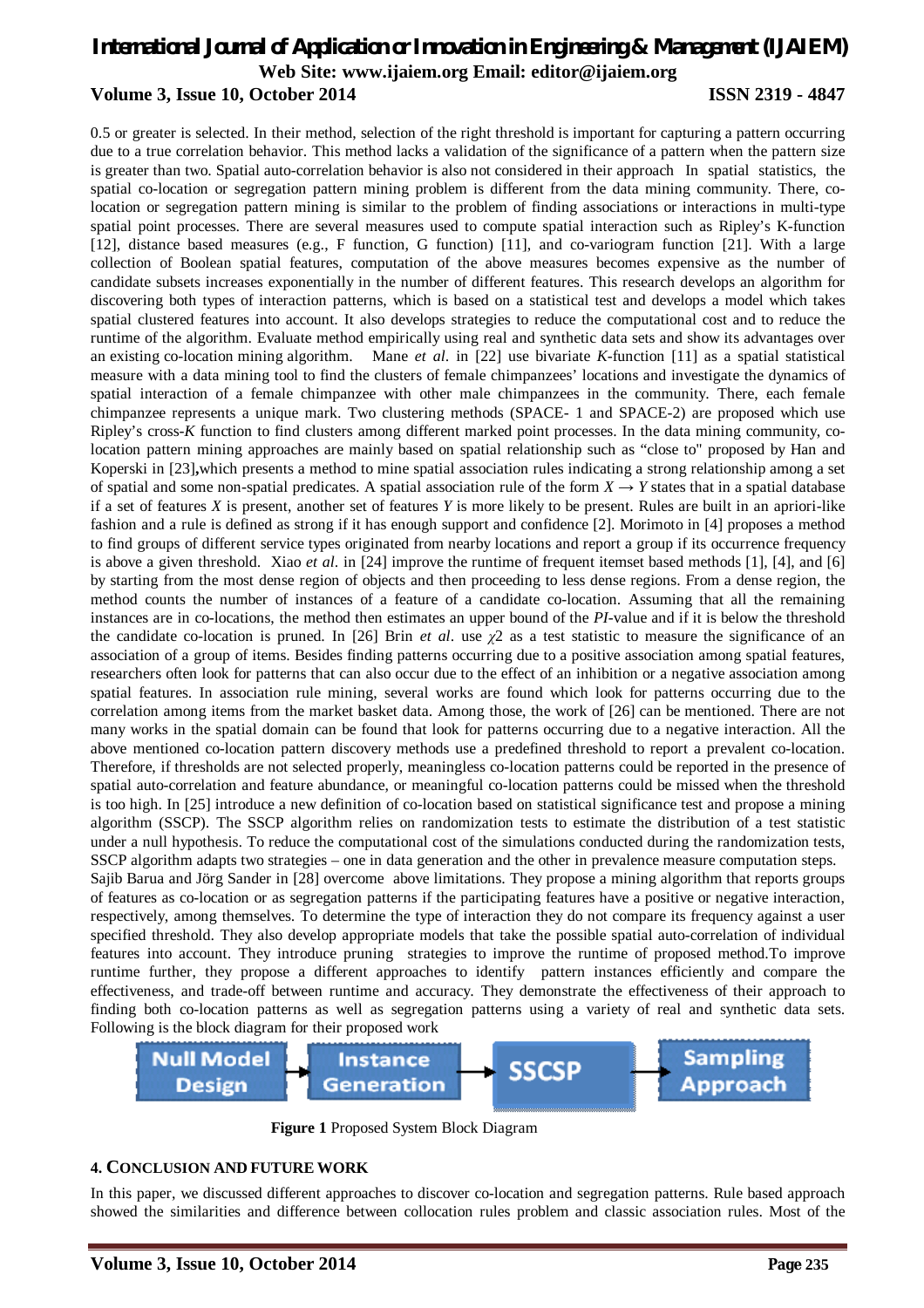algorithms adopt an approach similar to the Apriori algorithm proposed for ARM in [2], by introducing some notion of transaction over the space, and a suitable prevalence measure. In event centric model a transaction is generated from a proximity neighborhood of feature instances. Some works look for "complex patterns" that occur due to a mixed type of interaction (a combination of positive and negative), using a proposed prevalence measure. There are several measures used to compute spatial interaction such as Ripley's *K*-function [12], distance based measures [11], and co-variogram function [21]. Some approaches improve the runtime of frequent itemset based methods by starting from the most dense region of objects and then proceeding to less dense regions, the method counts the number of instances of a feature of a candidate co-location. Existing algorithms to finding collocation patterns have several limitations: They depend on user specified thresholds which can lead to missing meaningful patterns or reporting meaningless patterns, they do not take clustered features into consideration, and they may show co-locations for randomly distributed features. Segregation patterns have not receive much attention yet. To overcome such limitations in future we will develop an algorithm for discovering both types of interaction patterns, which is based on a statistical test and develops a model which takes spatial clustered features into account. We will also develop strategies to reduce the computational cost and to reduce the runtime of the algorithm and evaluate method empirically using real and synthetic data sets and show its advantages over an existing co-location mining algorithm.

# **References**

- [1] Y. Huang, S. Shekhar, and H. Xiong, "Discovering co-location patterns from spatial data sets: A general approach," IEEE Trans. Knowl. Data Eng., vol. 16, no. 12, pp. 1472–1485, Dec. 2004.
- [2] R. Agrawal and R. Srikant, "Fast algorithms for mining association rules in large databases," in Proc. 20th Int. Conf. VLDB, Santiago, Chile, 1994, pp. 487–499.
- [3] S. Shekhar and Y. Huang, "Discovering spatial co-location patterns: A summary of results," in Proc. 7th Int. SSTD, Redondo Beach, CA, USA, 2001, pp. 236–256.
- [4] Y. Morimoto, "Mining frequent neighboring class sets in spatial databases," in Proc. 7th ACM SIGKDD Int. Conf. KDD, New York, NY, USA, 2001, pp. 353– 358.
- [5] J. S. Yoo and S. Shekhar, "A joinless approach for mining spatial collocation patterns," IEEE Trans. Knowl. Data Eng., vol. 18, no. 10, pp. 1323–1337, Oct. 2006.
- [6] J. S. Yoo and S. Shekhar, "A partial join approach for mining co-location patterns," in Proc. 12th ACM Int. Workshop GIS, Washington, DC, USA, 2004, pp. 241–249.
- [7] R. Munro, S. Chawla, and P. Sun, "Complex spatial relationships," in Proc. 3rd IEEE ICDM, 2003, pp. 227–234.
- [8] B. Arunasalam, S. Chawla, and P. Sun, "Striking two birds with one stone: Simultaneous mining of positive and negative spatial patterns," in Proc. 5th SIAM ICDM, 2005, pp. 173–182.
- [9] P. J. Diggle, "Displaced amacrine cells in the retina of a rabbit : Analysis of a bivariate spatial point pattern," J. Neurosci. Meth., vol. 18, no. 1–2, pp. 115–25, 1986.
- [10] P. J. Diggle, Statistical Analysis of Spatial Point Patterns, 2nd ed. London, U.K.: Arnold, 2003.
- [11] J. Illian, A. Penttinen, H. Stoyan, and D. Stoyan, Statistical Analysis and Modelling of Spatial Point Patterns. Hoboken, NJ, USA: Wiley, 2008.
- [12] B. D. Ripley, "The second-order analysis of stationary point processes," J. Appl. Probab., vol. 13, no. 2, pp. 255–266, 1976.
- [13] J. Neyman and E. L. Scott, "Statistical approach to problems of cosmology," J. Roy. Statist. Soc. Ser. B, vol. 20, no. 1, pp. 1–43, 1958.
- [14] P. J. Diggle and R. J. Gratton, "Monte Carlo methods of inference for implicit statistical models," J. Roy. Statist. Soc. Ser. B, vol. 46, no. 2, pp. 193–227
- [15] J. Besag and P. J. Diggle, "Simple Monte Carlo tests for spatial patterns," Appl. Statist., vol. 26, no. 3, pp. 327–333, 1977.
- [16] C. J. Geyer, "Likelihood inference for spatial point processes," in Stochastic Geometry: Likelihood and Computation, O. E. Barndorff- Nielsen, W. S. Kendall, and M. V. Lieshout, Eds. Boca Raton, FL, USA: Chapman and Hall / CRC, 1999, no. 80, ch. 3, pp. 79–140.
- [17] K. Schladitz and A. Baddeley, "A third order point process characteristic,"Scandinavian J. Statist., vol. 27, no. 4, pp. 657–671, 2000.
- [18] R. D. Harkness and V. Isham, "A bivariate spatial point pattern of ants' nests," J. Roy. Statist. Soc. Ser. C (Appl. Statist.), vol. 32, no. 3, pp. 293–303
- [19] M. J. Hutchings, "Standing crop and pattern in pure stands of Mercurialis Perennis and Rubus Fruticosus in mixed deciduous woodland," Nordic Society Oikos, vol. 31, no. 3, pp. 351–357, 1979.
- [20] G. L. W. Perry, B. P. Miller, and N. J. Enright, "A comparison of methods for the statistical analysis of spatial point patterns in plant ecology," Plant Ecol., vol. 187, no. 1, pp. 59–82, 2006.
- [21] N. A. C. Cressie, Statistics for Spatial Data. New York, NY, USA: Wiley, 1993.
- [22] S. Mane, C. Murray, S. Shekhar, J. Srivastava, and A. Pusey, "Spatial clustering of chimpanzee locations for